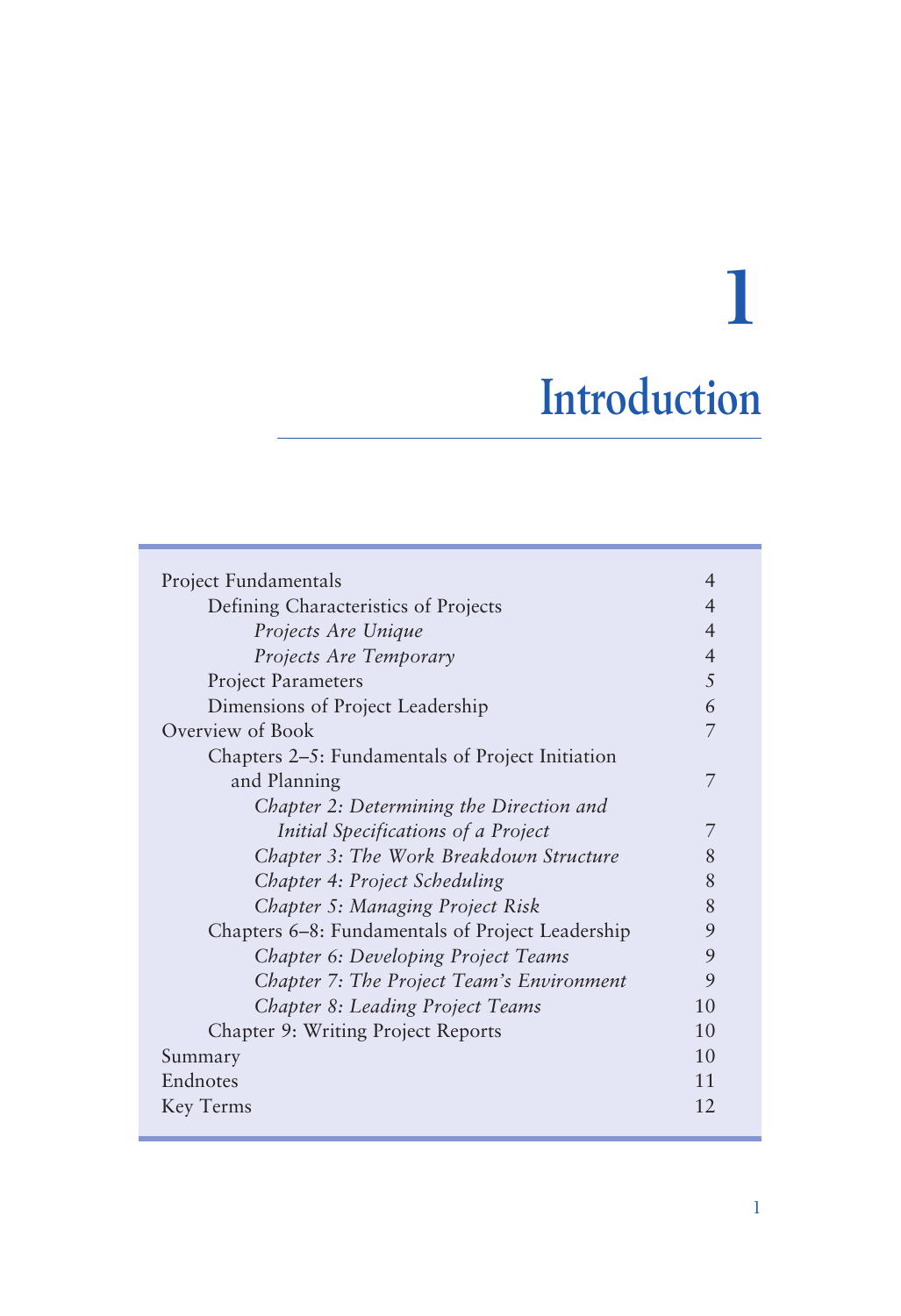I nterest in and demand for project management has increased a great deal<br>over the past 20 years. This increase in interest and demand can be seen I nterest in and demand for project management has increased a great deal in a number of ways. One way is in the number of books oriented to project management, which now number in the thousands. Another is in the growth of training programs offered in project management, which are now widely available and also number in the thousands.<sup>1</sup> Still a third way is in college recruiting. Recruiters often develop much more interest in students when they mention their project management training or their experience in leading project teams. Perhaps most indicative of interest in project management is the results one gets from simply "Googling" project management.

Part of this increase in demand is due to growth in what can be called "traditional" project work. Most of the early work in project management was done by engineers working for large "performing" companies that conducted large-scale projects for outside clients.<sup>2</sup> Working on projects like high-rise construction or large weapon systems, these professionals developed most of the project management tools we now use. Certainly, demand for these kinds of projects has increased over the years.

Interest in project management, however, has grown in a number of other areas as well. One of these areas is new product development. Product life cycles have shrunk a great deal because organizations have turned to using new product development as a competitive strategy. To remain competitive, organizations have to constantly update and remodel what they offer their customers. Companies have found that bringing new products to market is best managed in a project environment using cross-functional project teams.

Another area of growth is in the demand for new organizational processes. Organizations not only have to constantly develop new products to remain competitive, but they have to constantly develop themselves as well. From quality circles to "Tiger Teams," organizations have looked to project teams to reinvent and reengineer themselves to attain ever-increasing levels of quality and efficiency.

These kinds of challenges have produced what might be called a "project mindset." Whenever something of significance needs to be done—a problem solved or an opportunity seized—higher management assembles project teams to do the work. Whether the projects are making process improvements, starting new ventures, developing new client services, finding and opening new market niches, or even running political campaigns, leaders have come to value project management tools and skills in planning and conducting them.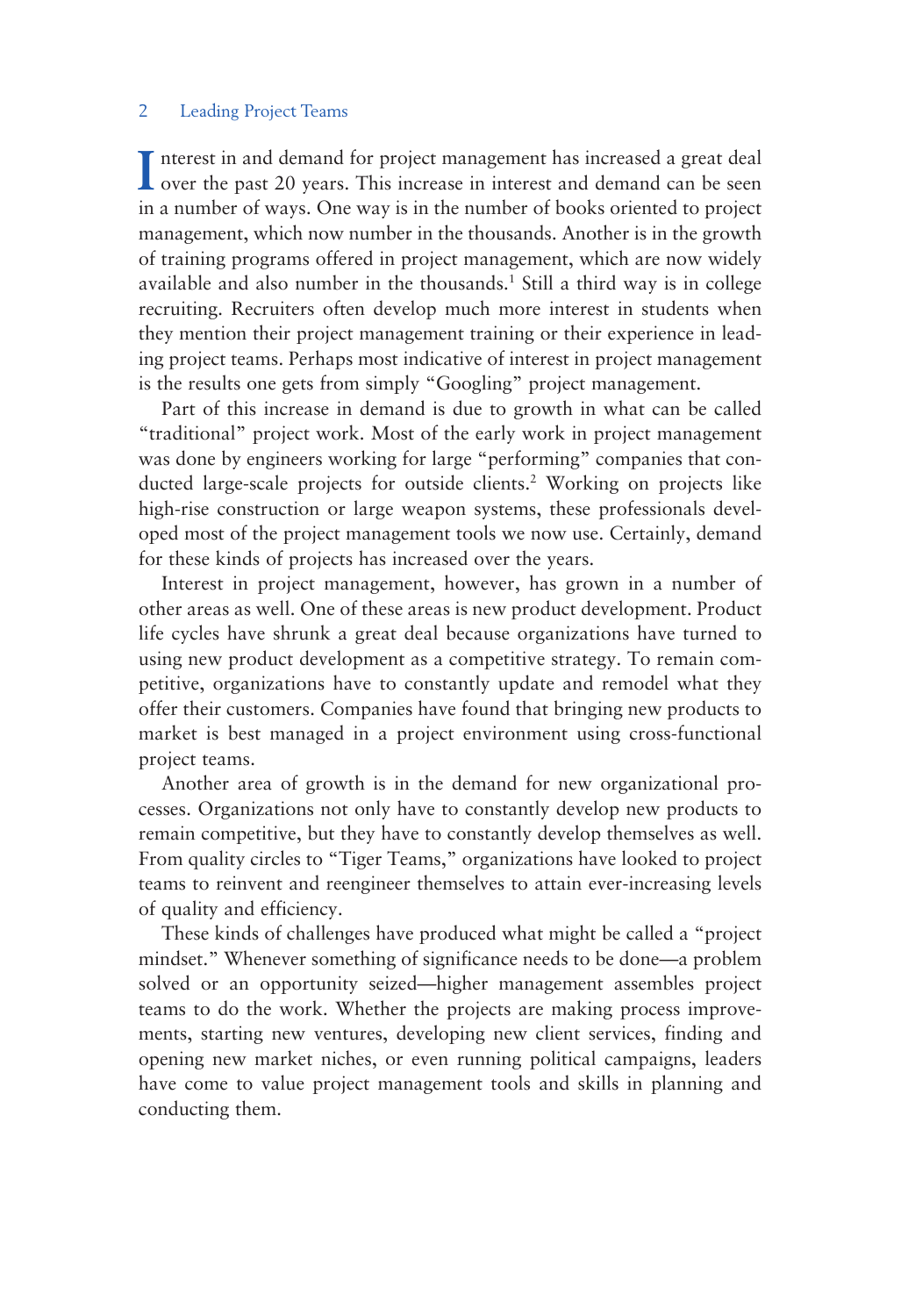With this broadening of project work, the composition of project teams has also changed. Although many are still composed of builders or engineers, most are not. Members come from all walks of life and from all professions. Project teams are assembled in laboratories, universities, government offices, school districts, on the shop floor, and in the executive suite, to name just a few project "work sites."

The level of skills required for these project teams has also changed. Although the full range of skills used by professional project engineers is always useful, most of the need is for more entry-level project skills. Smaller projects depend less on sophisticated tools to do such tasks as cost or risk analysis and depend much more on tools needed to organize projects, clarify deliverables, work with stakeholders, and manage and lead project teams.

This book is written to help convey entry-level project tools and skills for the newcomer to project management. It is designed so it can be used as a supplemental text in courses dedicated to topics other than project management. In these kinds of venues, its aims are twofold. First, it aims to help student teams become more effective at doing course projects by learning project management techniques and applying them to their work. Teams are simply more effective and learn more when they have the skills to do the course's projects well. Second, it aims to help prepare students to enter the kind of "project life" that has come to dominate so much of modern organizational work. From whatever area of study students emerge, recruiters see project training and experience as value added, and this gives the student a comparative advantage over those who have not benefited from such training.

This book, then, is designed to be of help in a wide range of professional programs. This includes, of course, undergraduate and MBA-level business courses such as business strategy, entrepreneurship, organizational behavior, information systems, project management, and operations management, among others. It was also written, however, to serve project management needs in a wider range of curricula including education, health care, sciences, information technology, engineering, political science, and other programs whose students will someday be called on to lead project work in their field. Since its first publication, it has been used in a variety of consulting and training venues as well.

In the remainder of this chapter, we examine some of the fundamental notions of what characterizes projects and what makes them unique. We then turn our attention to how the basic tools of project management are addressed in this book as well as essential elements of successful project leadership.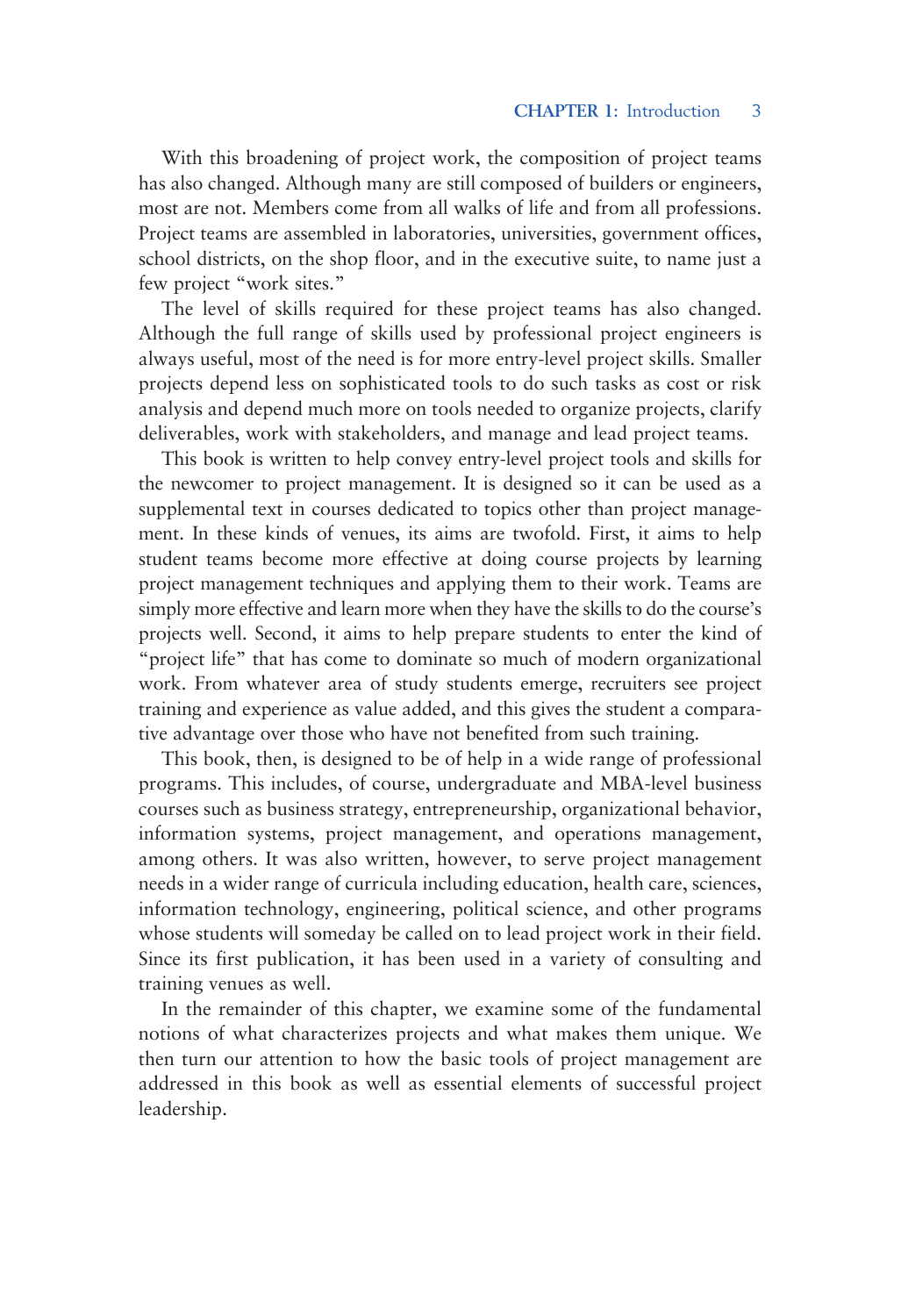# **PROJECT FUNDAMENTALS**

## **Defining Characteristics of Projects**

The Project Management Institute defines a **project** as a temporary endeavor undertaken to create a unique product, service, or result.<sup>3</sup> The two defining characteristics of projects, then, are that they are unique and temporary.

#### *Projects Are Unique*

Projects are unique in terms of the outcomes they produce. Just how unique they are, however, can vary a great deal. At one extreme, we might find the development of new weapons systems. They may require yet-to-be-developed composites for armor, space-age munitions, cutting-edge guidance systems, and the like. Most projects, however, produce products and services far less exotic. Custom-built homes, for example, are unique from one another but similar in other respects: basics of foundations, wiring, plumbing, and the like. When a company opens a new market area, it is likely producing a unique outcome, although the company may have opened many others in the past—each new one is likely different in some significant way from all the others. Although these projects may not present the design challenges of a new weapons system, those who lead them know how challenging they are.

This leads us to another aspect of what makes projects unique. They are unique in terms of how they are conducted. They are unique in terms of their staffing, their stakeholders, the resources used, when things have to be done, how work is to be coordinated, and a host of other operational aspects.

It is because organizations face these kinds of challenges on an almost daily basis that project management tools and skills have become so much in demand. There is little doubt that these tools and skills can help with these kinds of projects. How they are used to plan and control a project, however, is always a problem-solving process, and each new project has to be handcrafted.

#### *Projects Are Temporary*

Projects are also temporary endeavors. They have a life cycle that fundamentally affects their structure, dynamics, and operations and, as a result, their management. Project life cycles have been described in a number of ways, but we will focus on five stages: initiation, planning, launch, execution, and closing.4 **Project initiation** is the stage in which a project's key stakeholders first come together to define the broad outlines of a project. A key objective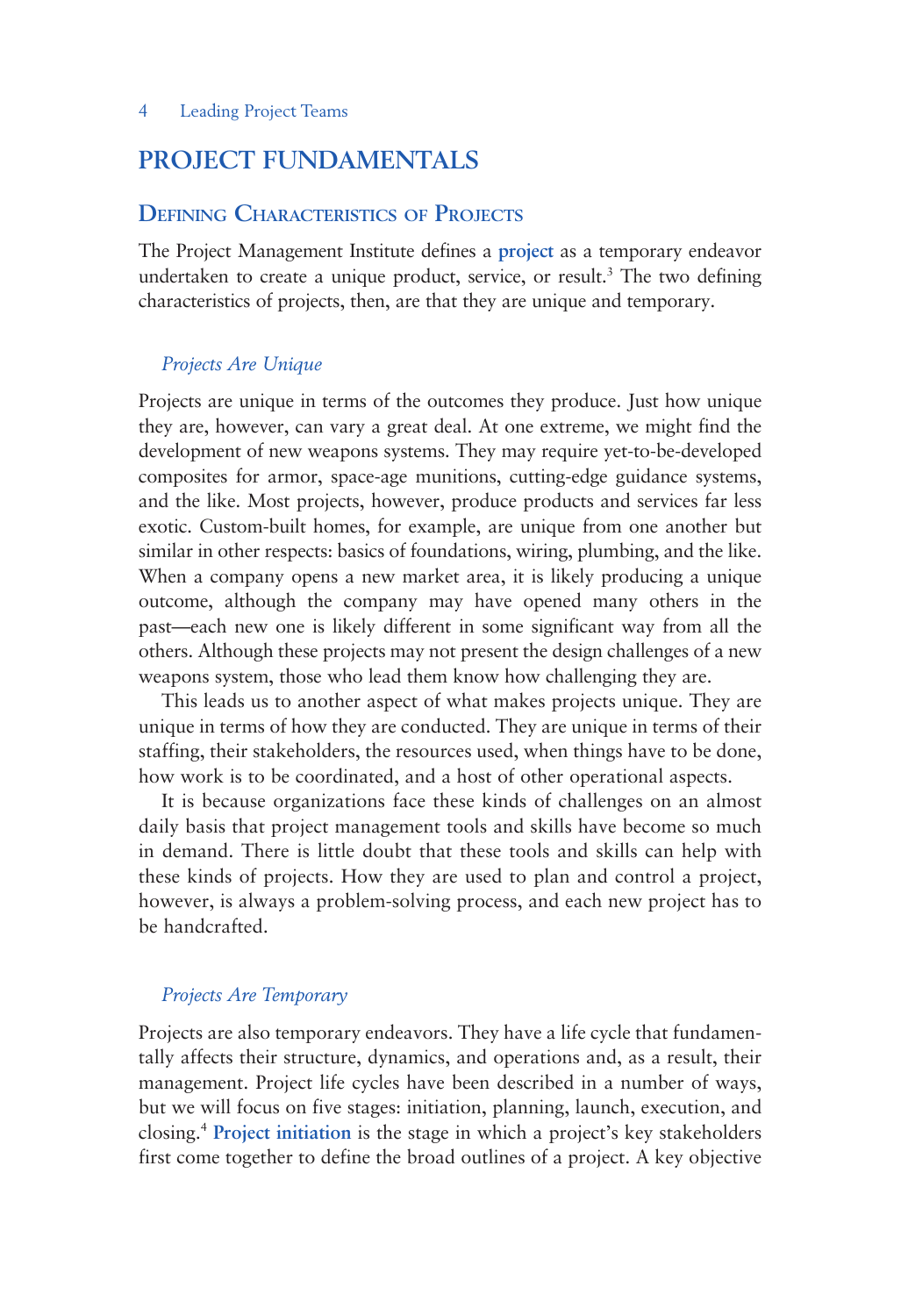of this stage is to come to a common understanding of what the project is supposed to produce and estimate what it will take to do so. Given this understanding and these estimates, another key objective is to decide whether to move forward with the project.

In organizations dedicated to project work, the initiation phase results in an assessment of whether a project fits with the organization's profit goals or business model. We examine it here in a more general way—to make sure significant stakeholders are on board before moving too far down the road.

The **project planning** stage emerges once a decision is made to move forward. Here, more detailed planning is done to "nail down" a wide range of project specifics, including the precise tasks required to produce the project's products and services, more precise estimates of resource needs and their costs, and the time required to perform project work. In addition, how project tasks will be arranged across the project's life cycle will be determined and mapped onto a project schedule. These come together in a project plan—a blueprint—of what the project will look like, and the plan is used in the actual conduct of the project. This plan, too, needs to be approved by significant stakeholders before major project work actually begins.

The **project launch** is done once the planning is complete and initial resources are committed. Beginning the actual work on a project is a critical juncture in any project's life and demands a great deal of leader attention. Not the least of this attention is aimed at assembling the right project team, structuring the team so that it can reach its potential, and correctly initiating its project work.

The major objective of the **project execution** stage—the stage in which tasks are delegated to team members and most of the project's work is done—is to keep the project on track once it has been launched. Working with the project team, leaders need to monitor and control the pace of project work, its costs, and performance quality. Working with external stakeholders, leaders need to maintain project support; ensure flow of project resources; and minimize but adapt to project pressures, disruptions, and changes.

Finally, in the **project closing** phase, final products, services, and other project outcomes are delivered to the client. Project ties to the performing or host organization are retired, and the project team itself disbands. Each of these activities requires proper managerial and leadership attention.

## **Project Parameters**

There are three major parameters to every project: project scope, costs, and time. *Project scope* refers to the sum total of all work to be done to produce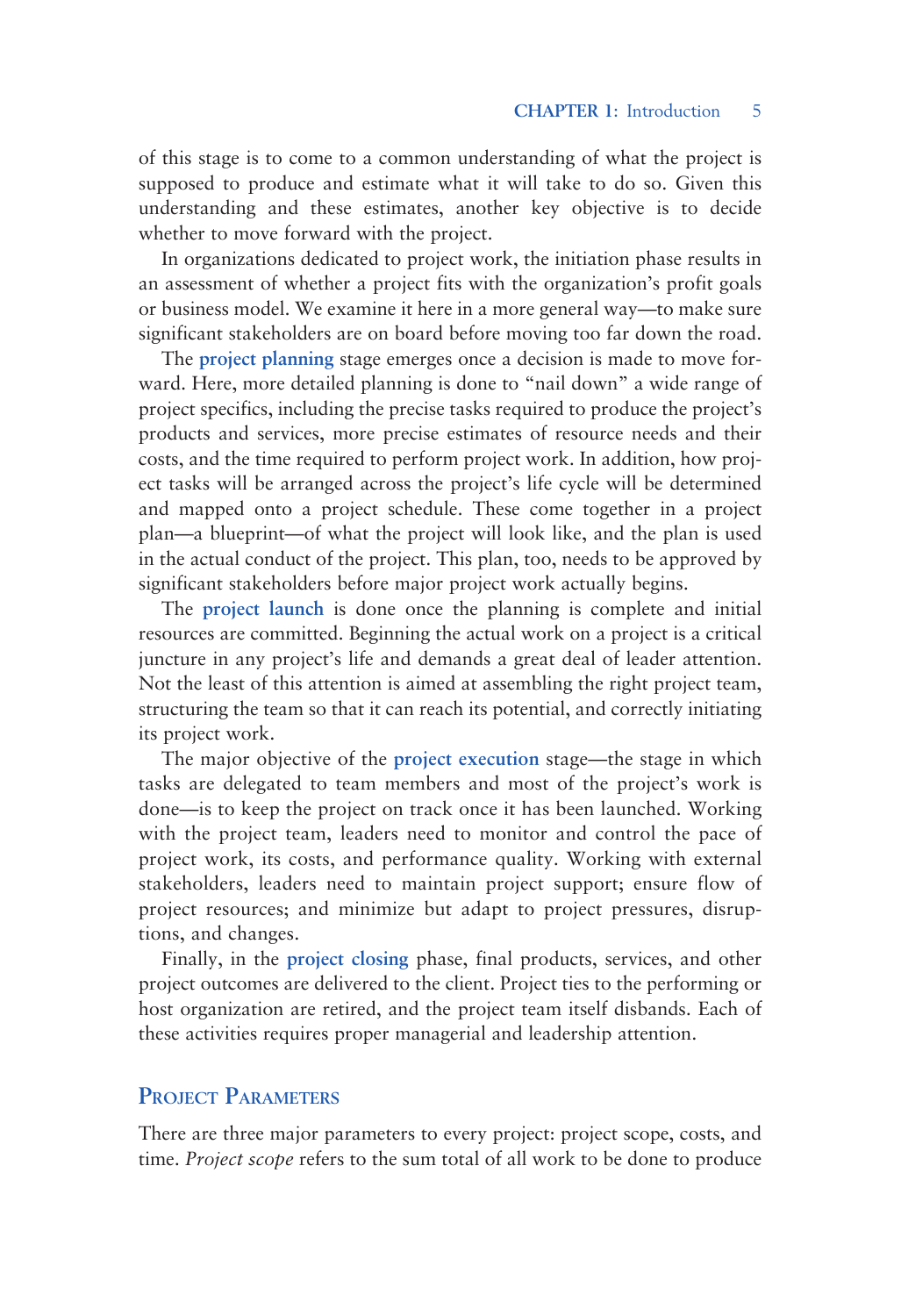the project's deliverables—the products and services to be delivered to the customer. *Costs* are the sum total of project costs to do the project's work. Finally, *time* is the amount of time given to complete the project.

These parameters are closely linked. If the project's scope of work changes to accommodate a change in deliverables, for example, costs and time are affected. If a project is given more time, on the other hand, work might consume fewer resources, resulting in lower cost. Costs generally increase, however, when the time given to do the project is shortened. Close attention needs to be given to each of these areas from the very beginning of a project through its execution.

### **Dimensions of Project Leadership**

Although there are many dimensions of leadership, the literature has traditionally focused on two: the task and social-psychological dimensions. Traditional project management attends well to the task side of project leadership. Project tools help leaders do a variety of task work, including clarifying the project's mission and objectives; planning, organizing, and structuring project work; coordinating the flow of resources and task outputs; and controlling the operational side of project work.

The social-psychological dimension of leadership focuses on how leaders operate in the social context and in one-on-one relationships that surround and support task work. Much of this literature focuses on leader-subordinate relationships and is relevant to working with the project team. Among other things, leaders need to staff, develop, motivate, and ensure commitment from their project teams.

Project leaders must also attend to the broader social context in which their projects reside. Leaders need to identify and work with their key project stakeholders, taking into account their interests and needs. Project leaders bridge the gap between their teams and the project's other stakeholders. Being the key liaison between these two worlds, leaders must be able to communicate effectively with both team members and stakeholders. They must negotiate agreement between and among them, solve personal and political as well as technical problems, and maintain support and commitment to the project from all parties, to name just a few job responsibilities. Faced with challenges such as these, it is not surprising that many project leaders wish all they had to worry about was the task side of projects, no matter how complicated and complex they may be.

This book is oriented to these kinds of issues. In the first part, the task side of project leadership is given primary attention. Project management tools are presented and discussed in terms of how they are used by project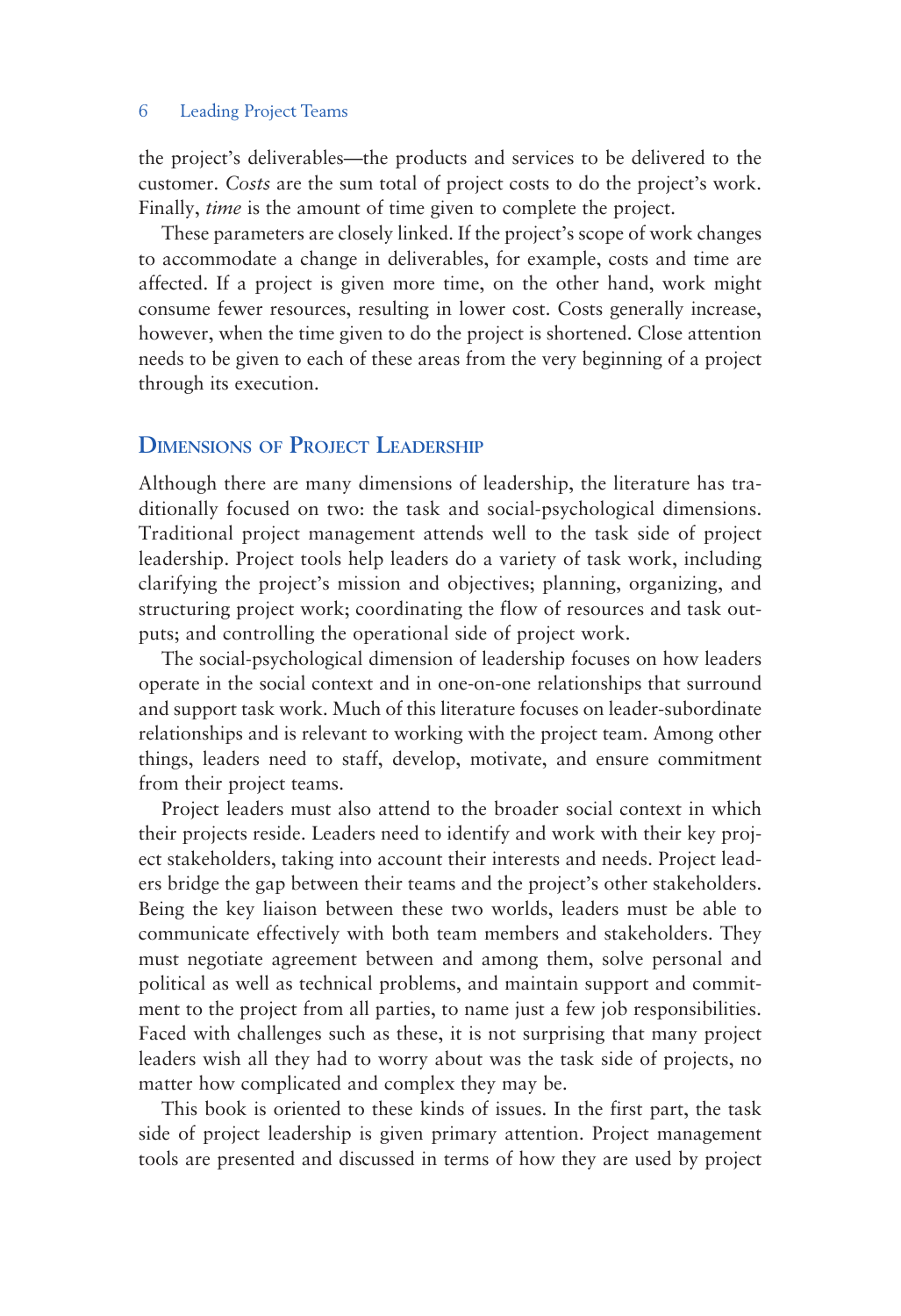leaders. In the second part of the book, leadership issues come to the forefront. We focus on the team, the project's stakeholders, and the leader himself or herself. A final chapter is devoted to project reports.

# **OVERVIEW OF BOOK**

This book is divided into two major sections. The first focuses on tools leaders use in project initiation and planning. The second section focuses on the human resources of project leadership and includes attention to writing up project reports.

# **Chapters 2–5: Fundamentals of Project Initiation and Planning**

Chapters 2 through 5 are devoted to project initiation and planning. Although technical issues receive the most attention, managerial and leadership issues are also discussed. The purpose of this section is to help the reader develop an entry-level understanding of these project management tools and how project leaders use them.

### *Chapter 2: Determining the Direction and Initial Specifications of a Project*

This chapter is designed to help new project leaders sort out what to do when they are first approached about a project and the steps they need to take to initiate it. The objective of project initiation is to determine the basic parameters of a project so stakeholders can make decisions about whether to move ahead with it.

We begin by discussing the project's basic mission statement and how to identify those who have an important stake in the project. Next, we examine how to refine the project's broad mission into concrete deliverables—the products, services, and other outcomes the project is responsible for producing. Then, we discuss developing good early estimates of a project's resource, cost, and time requirements. Before a project moves too far forward, relevant stakeholders need a good estimate of these requirements and must agree to them. Finally, we discuss the need to develop a project charter that lays out the important parameters of the project so all relevant stakeholders can review and sign off on it. We wrap by outlining some of the essential elements of the project's plan—the blueprint of the project that will be developed over the next few chapters.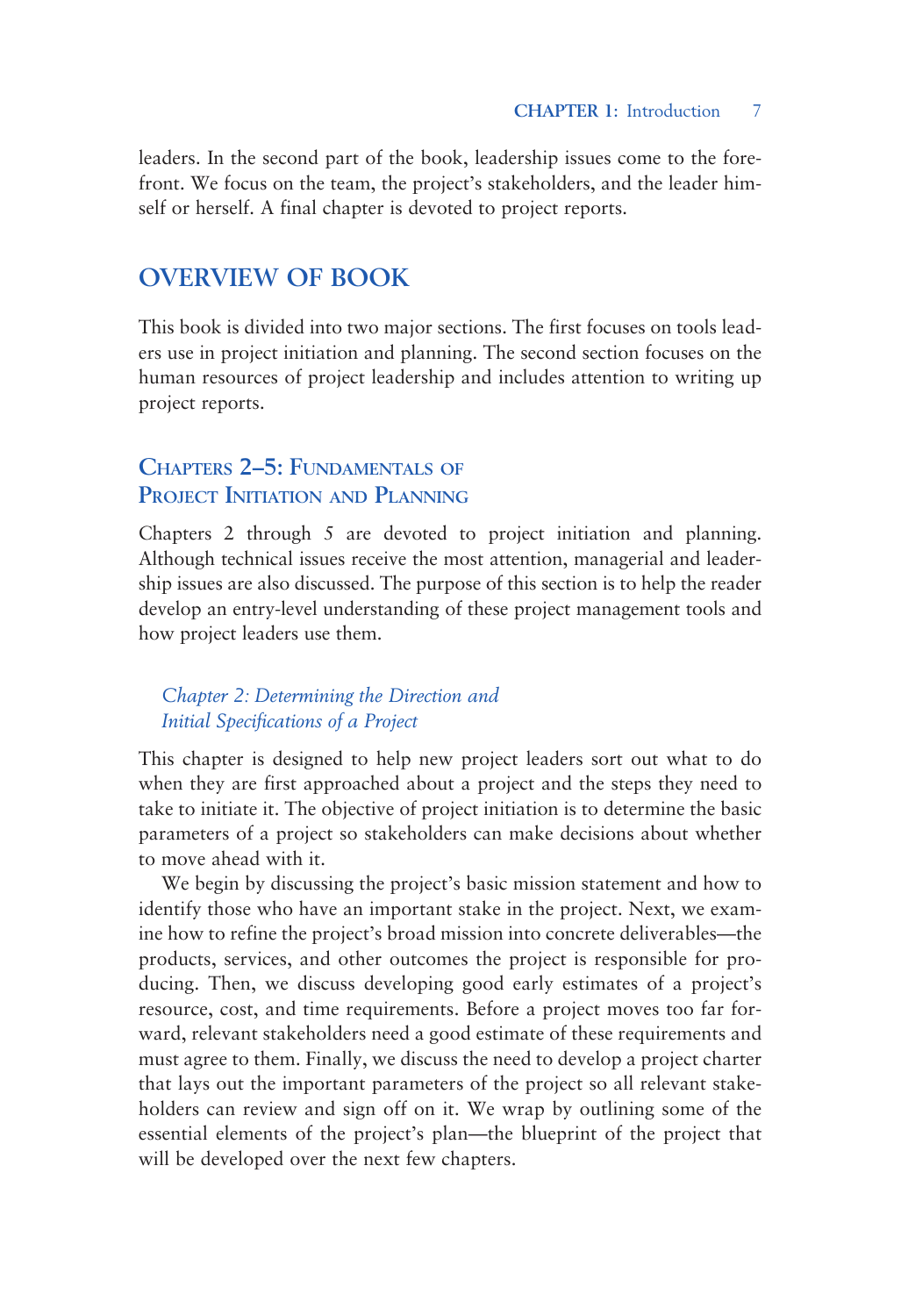#### *Chapter 3: The Work Breakdown Structure*

The operational foundation of any project is the scope of work needed to produce its deliverables. The work breakdown structure helps create that foundation by detailing all the tasks needed in a project. This chapter reviews what work breakdown structures are; how they are developed; and how they are used in project planning, organization, and control.

We examine first what a work breakdown structure is and the various roles it plays in project planning and control. We go on to discuss how work breakdown structures are developed, focusing on both core and support tasks in the project. Finally, we discuss how work breakdown structures are used to estimate project resources, timelines, and costs. We attend as well to how work breakdown structures can be used to develop the project's organizational structure.

#### *Chapter 4: Project Scheduling*

Project schedules arrange when project tasks are to be done across the project's life cycle. The project schedule is a principal managerial tool used to organize, coordinate, and control project work.

First, we review three common scheduling tools and how they are used. Next, we discuss the basic components of any project schedule and their uses. We then focus on the Gantt or bar chart and discuss how to construct it. Finally, we discuss the various ways project leaders can use schedules to plan, organize, and control a project.

#### *Chapter 5: Managing Project Risk*

Because projects produce new and unique products and have so many stakeholders, they carry with them a great deal of risk. Managing that risk is an important task for any project leader. This chapter presents some of the principal ideas behind risk management in project planning and execution.

First, we examine the principal sources of risk in project work: risk from the project itself, from the host organization, from producing deliverables, and from the larger project environment. Next, we discuss how risk is assessed using both qualitative and quantitative methods. We then review four common methods of dealing with risk: accepting it, avoiding it, reducing it, and transferring the risk to others. Finally, we discuss how a risk management plan is developed and used in project execution.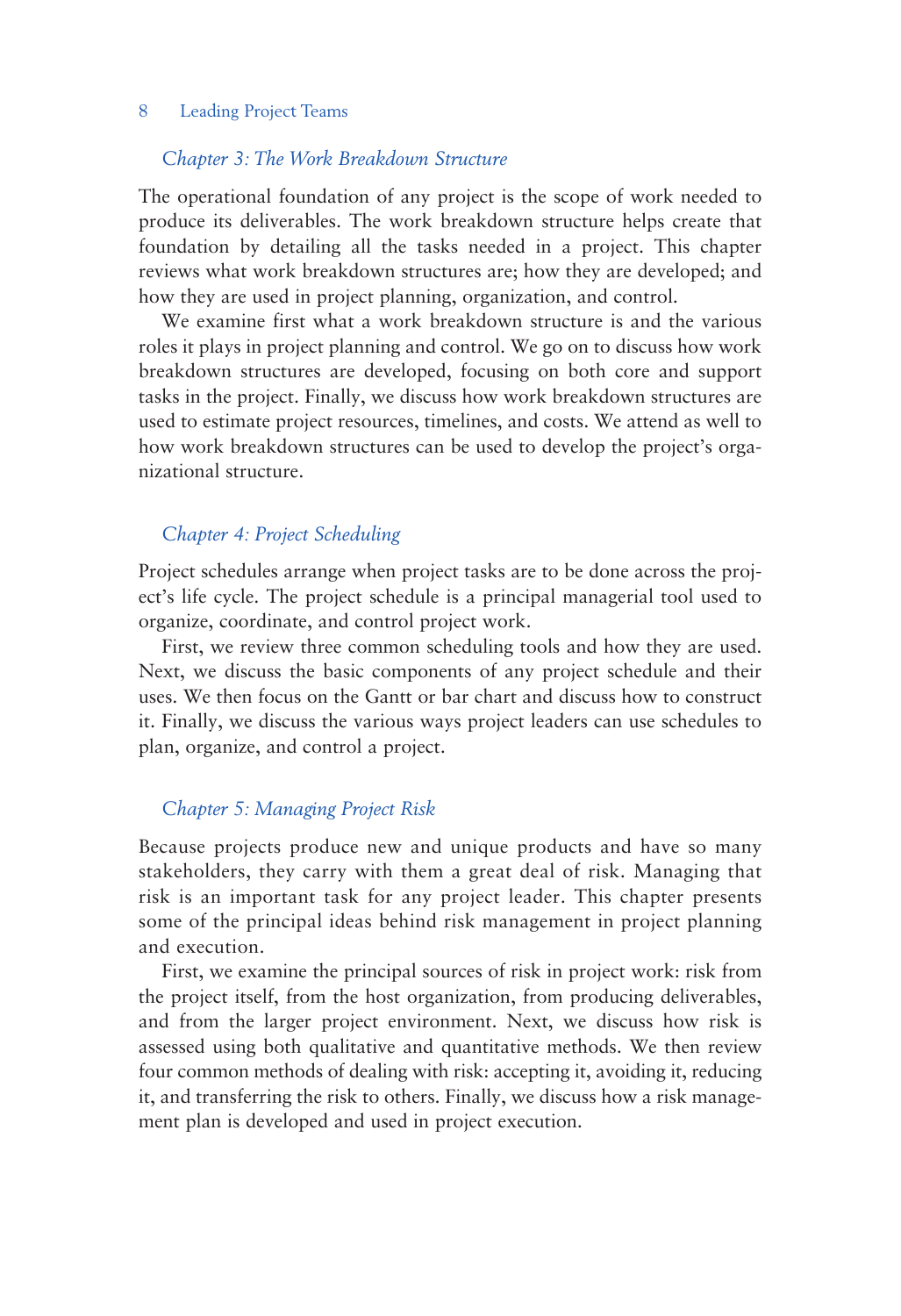## **Chapters 6–8: Fundamentals of Project Leadership**

Project leadership requires working effectively with two groups of project participants: the project team and external project stakeholders. In Chapter 6, we examine how best to construct and develop project teams to do project work. In Chapter 7, we identify who stakeholders are, their differing interests, and some ways to work with them. Chapter 8 focuses specifically on project leadership*.*

#### *Chapter 6: Developing Project Teams*

Project teams are the key resource leaders use in any project. This chapter is designed to help project leaders understand how teams are best constructed and developed. We cover first what a team is and what constitutes team success. We then turn attention to those elements of a team's structure that can help or hinder its success. Team factors covered include team size, composition, governance, identity, interactions, and a common team mindset. These factors need to be given attention in the construction of a team and its development.

We end by discussing the developmental stages groups go through on their way to becoming truly effective teams: forming, storming, norming, performing, and adjourning. We discuss the characteristics of each stage and, importantly, what teams need from their leaders to be effective and to progress further in their development.

#### *Chapter 7: The Project Team's Environment*

Projects operate in an environment of stakeholders who will influence and likely determine project success. Leaders need to work in this environment to make sure the project gets the support and resources it needs to complete its work. This chapter identifies the characteristics and needs of a project's principal stakeholders and how to work effectively in the project's stakeholder network.

We begin by identifying some of the more important project stakeholders and provide suggestions about how best to work with them. Project leaders play a key liaison role in tying these stakeholders together and to the project. Properly used, this liaison role can provide the leader with the social capital he or she needs to acquire critical project resources and support. We examine social networks and the social capital that comes from them in this chapter, as well as how project leaders can develop and use them.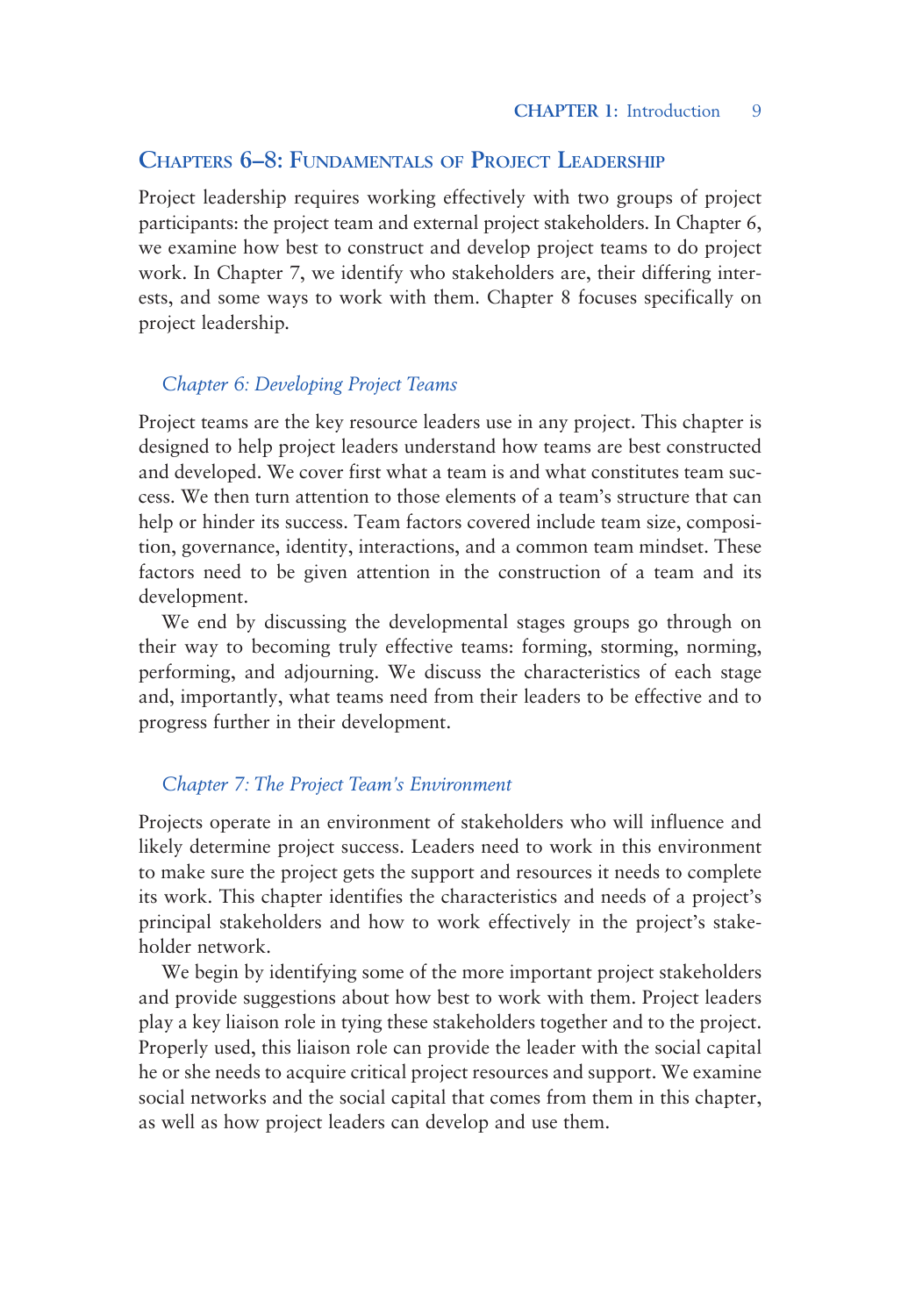#### *Chapter 8: Leading Project Teams*

Project leaders are expected to play a number of roles in any project. We review those roles and the expectations that come with them, and we offer suggestions about how best to address those expectations. Projects need different things from their leaders at different stages in their life cycle. We address those needs and how to meet them during project initiation and planning, project launch, execution, and, finally, project closing. Finally, we focus on how project leaders can help individual project members develop within the project to add value to it.

## **Chapter 9: Writing Project Reports**

Projects often require a number of reports to be produced at various times in their life cycles. We focus on the final, formal project report to address issues important to any project report. Writing effective reports requires knowledge of who will read them and what they are looking for in project reports. We begin by identifying some of the more important readers of project reports and how best to address their needs. We then turn our attention to the report itself. Our approach is to walk through the final project report and discuss how different sections of the report should be written. We start with the front end, addressing such elements as the cover page, the table of contents, and, most important, the executive summary. We then turn attention to the body of the report, covering introductions, major sections and subsections, conclusions and recommendations, and references. We finish with a discussion of supporting appendices. At each juncture, we discuss basic elements of the section and how to address the needs of different readers.

# **SUMMARY**

Interest in project management has increased dramatically over the past 20 years. Much of this increase can be attributed to increased demand for more traditional projects conducted by larger construction and engineering firms. Most of the increase, however, has come from smaller scale projects aimed at different missions, staffed by a wider range of project personnel, and often conducted by organizations for themselves. Although sophisticated project management skills and tools are always useful, these kinds of smaller projects have increased the demand for what might be called a more entry-level skill set. This book is addressed to those skills and tools.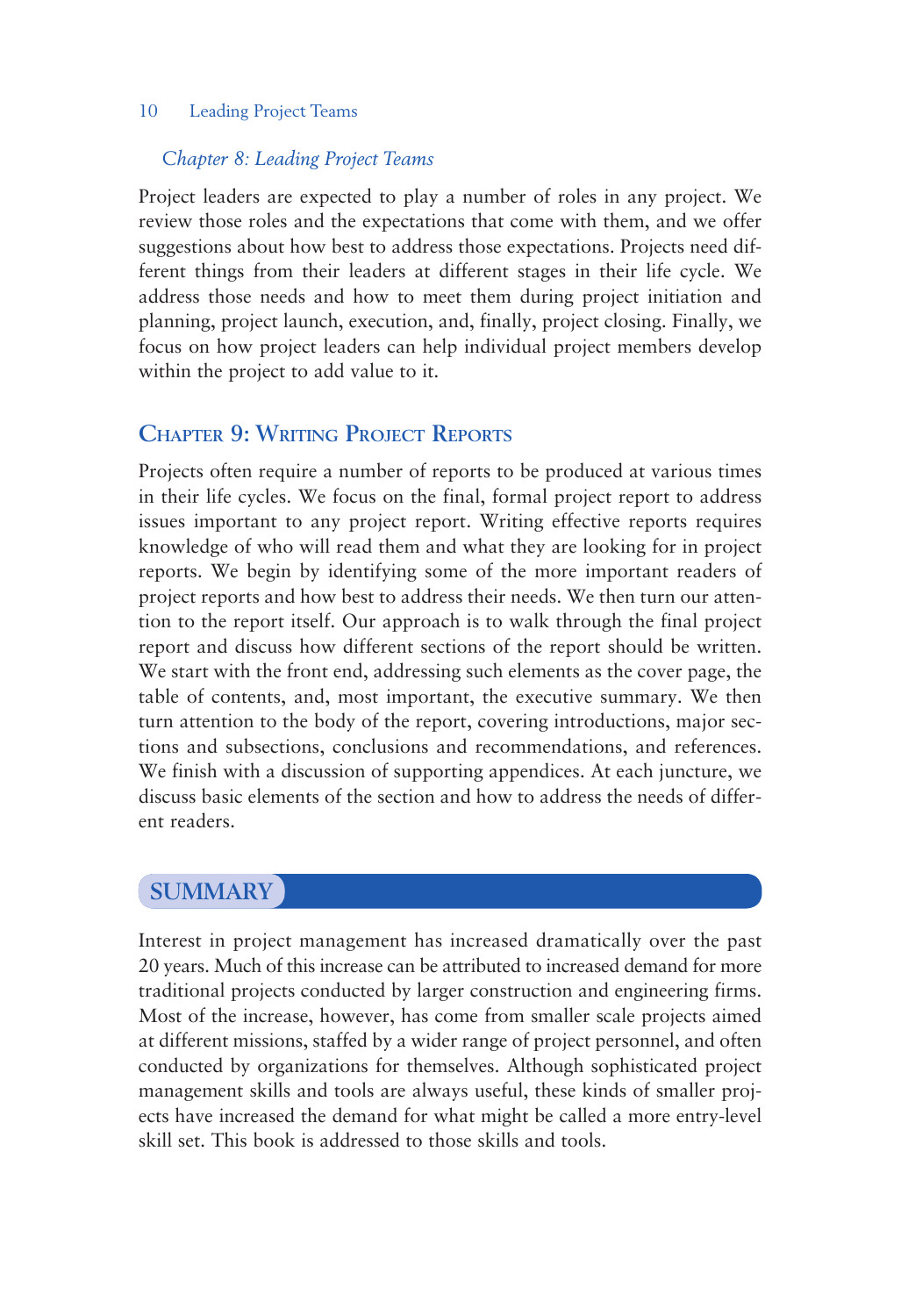Projects are temporary endeavors undertaken to create unique products, services, or other outcomes. Projects are unique not only in the outcomes they produce but in the design and operation of the projects themselves. Each project is, to some extent, handcrafted, and leaders need to learn the basic tools to do the work anew with each new project. Projects are also temporary endeavors that have a life cycle that deeply affects project operations and leadership requirements. The stages of a project can be broken out into initiation, planning, launch, execution, and closing. Each stage has its own objectives and needs to which leaders must attend.

All projects have three basic parameters: project scope, cost, and time. Project scope is the sum total of tasks needed to produce the products and services of a project—its deliverables. The costs of a project are all related costs that are expended in doing project work. Time is the time given to the project to complete its work. These three parameters are connected so that increases or decreases in one will affect one or more of the others.

Two basic dimensions of leadership are explored in this book: the task and social-psychological sides of leadership. The task dimension focuses on what is needed to get the task done. Project management tools and techniques go a long way toward addressing these needs. The first part of this book focuses on this aspect of project leadership: project direction and specification, the work breakdown structure, and project schedules.

The social-psychological dimension focuses on how leaders operate in the broader social and personal context of the project. The second part of this book deals with addressing these needs: constructing and developing teams, identifying and dealing with project stakeholders, exploring the leadership role, and communicating with stakeholders through project reports.

## **ENDNOTES**

1. The reader is invited to do a Google search on "training project management" to see current offerings.

2. Those who pay for getting project work done are called by various names. The term *client* is often used in the consulting industry. *Customer* is used most often by organizations that do work for the federal government and by the Project Management Institute. The terms *client* and *customer* are used interchangeably here. The label of *end user* will be used to specify those who will actually use the output of a project. Often that is the client or customer paying for the project, but it need not be. Although the military procures fighter aircraft, for example, the pilots and maintenance crews are the end users.